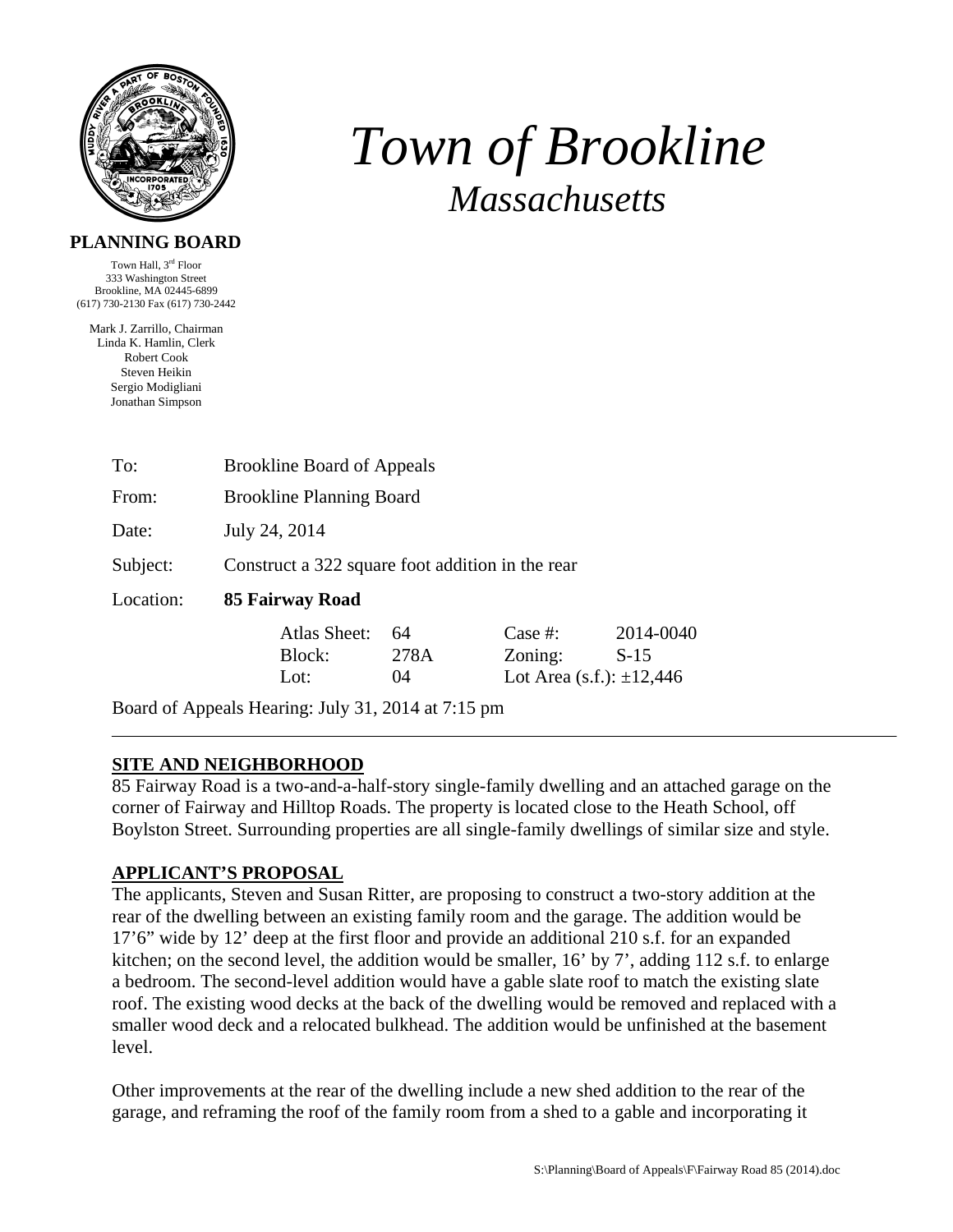with the new roof of the addition. Neither of these improvements need zoning relief as they are not adding additional finished floor area to the dwelling and are located within the required setbacks.

## **FINDINGS**

## **Section 5.09.2.j** – Design Review

Any exterior addition for which a special permit is requested under *Section 5.22*, a special permit subject to the community and environmental impact and design review standards of *Section 5.09* is also required. The following standards are applicable to this proposal:

- *Preservation of Trees and Landscape:* The proposal would not involve the removal of any trees or significant landscaping. The addition would be sited in the same location as an existing deck.
- *Relation of Buildings to Environment*: Since the addition would be located at the rear of the dwelling between a family room projection and existing attached garage, it would not create shadows on abutting properties nor involve modifying the existing terrain.
- *Relation of Buildings to the Form of the Streetscape and Neighborhood:* Since the addition is sited and designed to be between two existing projections at the rear of the dwelling, the proposal is not likely to be very visible from the street. The applicants have included an attractive landscaping and fencing plan.
- *Open Space:* The property would continue to have significant areas of open space, particularly in the front yard along the street as well as in the rear.

| <b>Floor Area</b>       | <b>Allowed</b> | <b>Existing</b> | <b>Proposed</b> | <b>Finding</b>  |
|-------------------------|----------------|-----------------|-----------------|-----------------|
| <b>Floor Area Ratio</b> | .25            | .29             |                 |                 |
| (% of allowed)          | $(100\%)$      | (118%)          | (128%)          | Special Permit* |
| Floor Area (s.f.)       | 3.112          | 3,660           | 3,982           |                 |

**Section 5.22.3.c** – Exceptions to Floor Area Ratio for Residential Units

*\*Under Section 5.22.3.c, the Board of Appeals by special permit may allow an increase in floor area up to 350 s.f. if the total gross floor area of the building is not more than 150% of allowed.* 

**Section 8.02.2** – Alteration or Extension: A special permit is required to alter and/or extend this non-conforming structure. The structure is non-conforming with respect to existing gross floor area.

## **PLANNING BOARD COMMENTS**

The Planning Board is supportive of the proposal to construct a 322 square foot addition at the rear of the dwelling. The design is attractive, incorporates well with the existing dwelling and the other planned improvements, and would be largely hidden from the street.

**Therefore the Planning Board recommends approval of the proposal and plans by Paul Worthington, Design & Restoration Inc., dated 7/24/14, and the site plan prepared by Bruce Bradford, dated 7/3/2014, subject to the following conditions:** 

1. Prior to the issuance of a building permit, the applicant shall submit final floor plans and elevations, subject to the review and approval of the Assistant Director of Regulatory